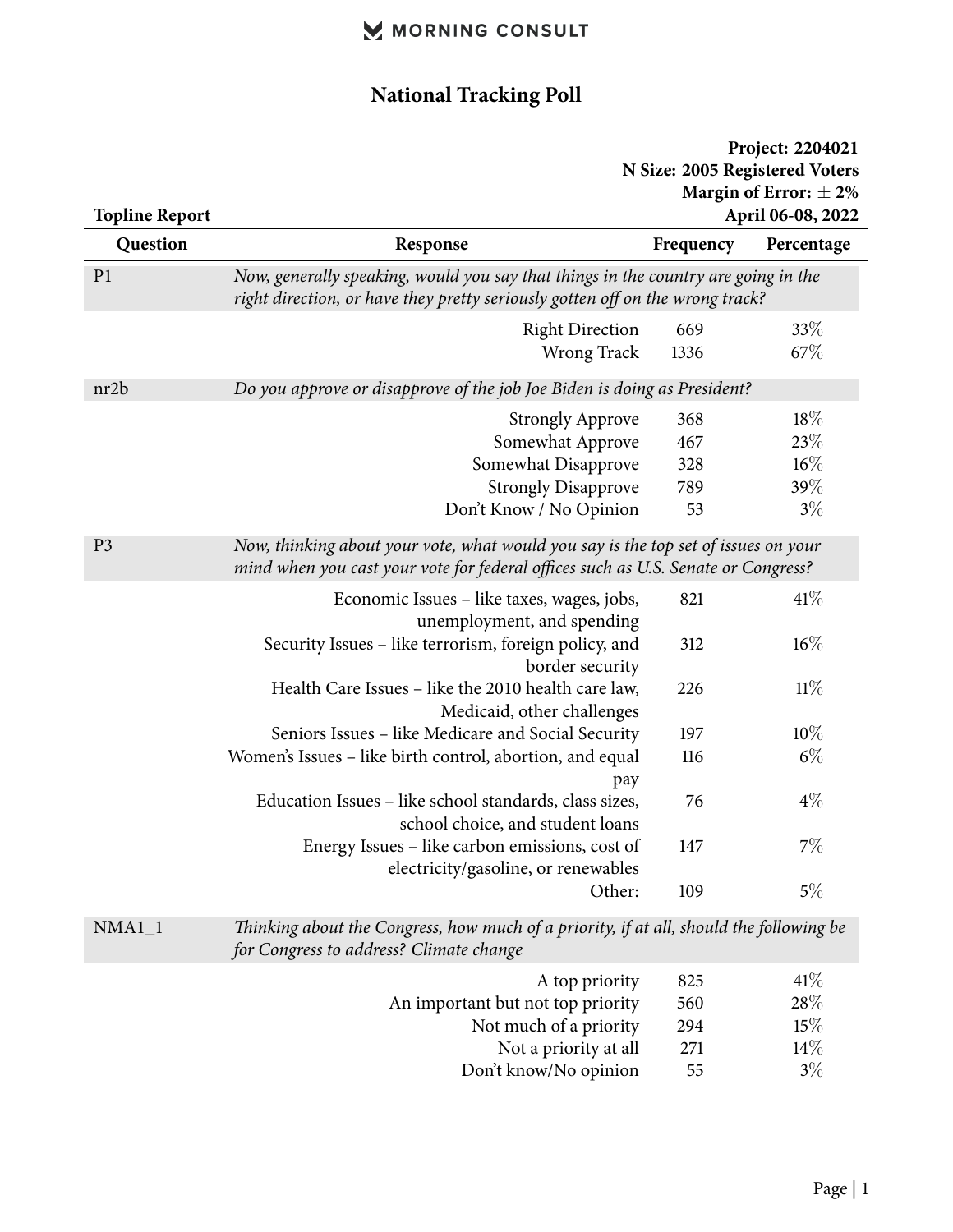| Question | Response                                                                                                                                                         | Frequency  | Percentage |
|----------|------------------------------------------------------------------------------------------------------------------------------------------------------------------|------------|------------|
| $NMA1_2$ | Thinking about the Congress, how much of a priority, if at all, should the following be<br>for Congress to address? Economic recovery from the COVID-19 pandemic |            |            |
|          |                                                                                                                                                                  |            |            |
|          | A top priority                                                                                                                                                   | 1110       | 55%<br>30% |
|          | An important but not top priority<br>Not much of a priority                                                                                                      | 609<br>153 | $8\%$      |
|          | Not a priority at all                                                                                                                                            | 72         | $4\%$      |
|          | Don't know/No opinion                                                                                                                                            | 61         | $3\%$      |
| NMA1 3   | Thinking about the Congress, how much of a priority, if at all, should the following be<br>for Congress to address? Job creation                                 |            |            |
|          | A top priority                                                                                                                                                   | 888        | 44\%       |
|          | An important but not top priority                                                                                                                                | 806        | 40%        |
|          | Not much of a priority                                                                                                                                           | 190        | $9\%$      |
|          | Not a priority at all                                                                                                                                            | 61         | $3\%$      |
|          | Don't know/No opinion                                                                                                                                            | 60         | $3\%$      |
| $NMA1_4$ | Thinking about the Congress, how much of a priority, if at all, should the following be<br>for Congress to address? Securing domestic supply chains              |            |            |
|          | A top priority                                                                                                                                                   | 917        | 46%        |
|          | An important but not top priority                                                                                                                                | 748        | $37\%$     |
|          | Not much of a priority                                                                                                                                           | 190        | $9\%$      |
|          | Not a priority at all                                                                                                                                            | 50         | $3\%$      |
|          | Don't know/No opinion                                                                                                                                            | 99         | 5%         |
| $NMA1_5$ | Thinking about the Congress, how much of a priority, if at all, should the following be<br>for Congress to address? Energy affordability                         |            |            |
|          | A top priority                                                                                                                                                   | 991        | 49%        |
|          | An important but not top priority                                                                                                                                | 774        | 39%        |
|          | Not much of a priority                                                                                                                                           | 126        | $6\%$      |
|          | Not a priority at all                                                                                                                                            | 55         | $3\%$      |
|          | Don't know/No opinion                                                                                                                                            | 59         | $3\%$      |
| $NMA1_6$ | Thinking about the Congress, how much of a priority, if at all, should the following be<br>for Congress to address? Health care costs                            |            |            |
|          | A top priority                                                                                                                                                   | 1197       | $60\%$     |
|          | An important but not top priority                                                                                                                                | 628        | 31%        |
|          | Not much of a priority                                                                                                                                           | 108        | $5\%$      |
|          | Not a priority at all                                                                                                                                            | 25         | $1\%$      |
|          | Don't know/No opinion                                                                                                                                            | 48         | $2\%$      |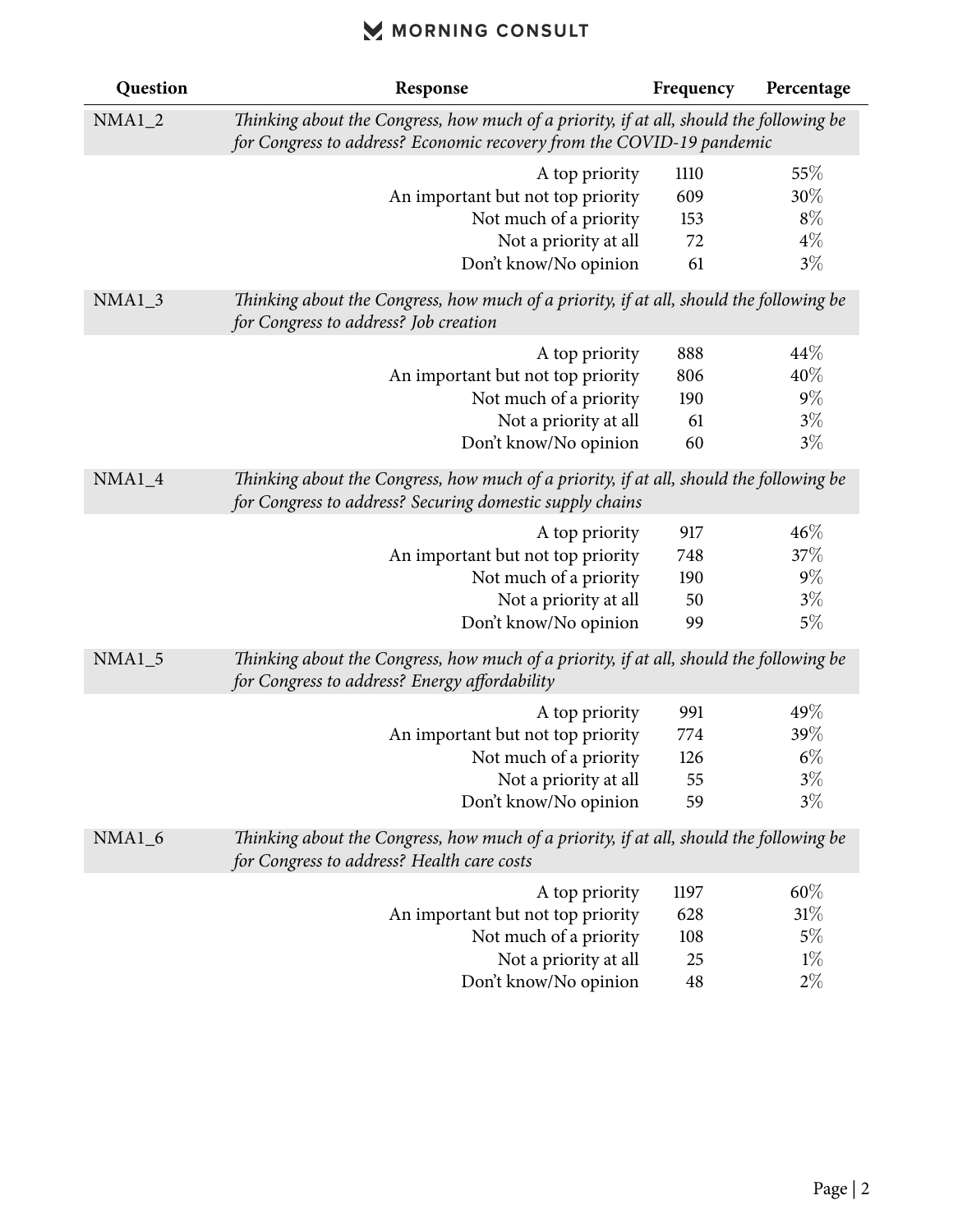| Question       | Response                                                                                                                                                       | Frequency | Percentage |
|----------------|----------------------------------------------------------------------------------------------------------------------------------------------------------------|-----------|------------|
| $NMA1_7$       | Thinking about the Congress, how much of a priority, if at all, should the following be<br>for Congress to address? Prescription drug pricing                  |           |            |
|                | A top priority                                                                                                                                                 | 946       | 47\%       |
|                | An important but not top priority                                                                                                                              | 765       | 38%        |
|                | Not much of a priority                                                                                                                                         | 171       | $9\%$      |
|                | Not a priority at all                                                                                                                                          | 50        | $3\%$      |
|                | Don't know/No opinion                                                                                                                                          | 73        | $4\%$      |
| $NMA1_8$       | Thinking about the Congress, how much of a priority, if at all, should the following be<br>for Congress to address? Education reform                           |           |            |
|                | A top priority                                                                                                                                                 | 657       | 33%        |
|                | An important but not top priority                                                                                                                              | 834       | 42%        |
|                | Not much of a priority                                                                                                                                         | 332       | 17%        |
|                | Not a priority at all                                                                                                                                          | 96        | $5\%$      |
|                | Don't know/No opinion                                                                                                                                          | 86        | $4\%$      |
| $NMA1_9$       | Thinking about the Congress, how much of a priority, if at all, should the following be<br>for Congress to address? Immigration                                |           |            |
|                | A top priority                                                                                                                                                 | 872       | 44\%       |
|                | An important but not top priority                                                                                                                              | 739       | 37%        |
|                | Not much of a priority                                                                                                                                         | 261       | 13%        |
|                | Not a priority at all                                                                                                                                          | 68        | $3\%$      |
|                | Don't know/No opinion                                                                                                                                          | 64        | $3\%$      |
| <b>NMA1_10</b> | Thinking about the Congress, how much of a priority, if at all, should the following be<br>for Congress to address? National security                          |           |            |
|                | A top priority                                                                                                                                                 | 1346      | 67\%       |
|                | An important but not top priority                                                                                                                              | 466       | 23%        |
|                | Not much of a priority                                                                                                                                         | 103       | $5\%$      |
|                | Not a priority at all                                                                                                                                          | 26        | $1\%$      |
|                | Don't know/No opinion                                                                                                                                          | 64        | $3\%$      |
| <b>NMA1_11</b> | Thinking about the Congress, how much of a priority, if at all, should the following be<br>for Congress to address? Infrastructure (such as roads and bridges) |           |            |
|                | A top priority                                                                                                                                                 | 802       | $40\%$     |
|                | An important but not top priority                                                                                                                              | 862       | 43%        |
|                | Not much of a priority                                                                                                                                         | 233       | $12\%$     |
|                | Not a priority at all                                                                                                                                          | 43        | $2\%$      |
|                | Don't know/No opinion                                                                                                                                          | 64        | $3\%$      |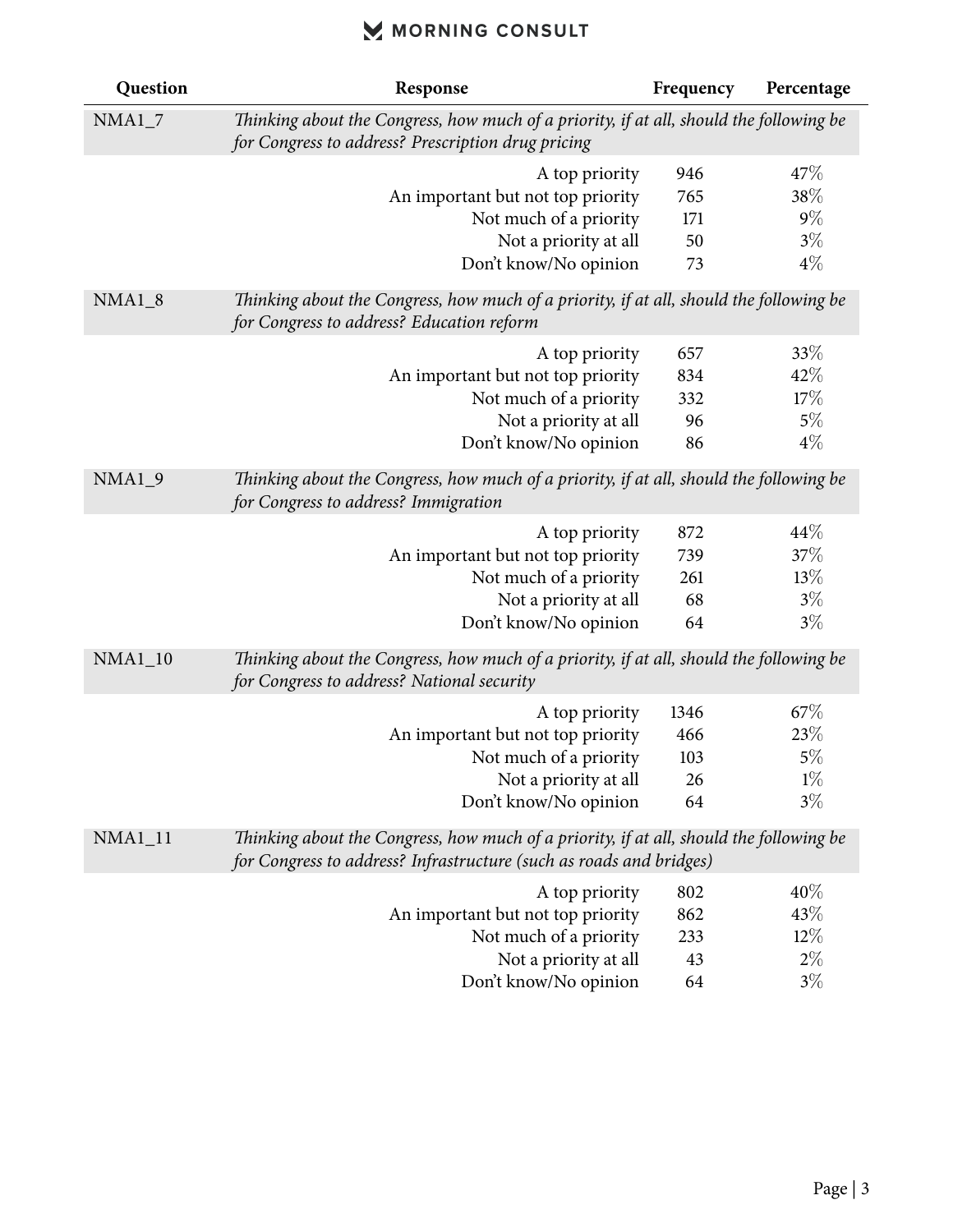| Question       | Response                                                                                                                                                                                                                                                                                                                                                                                                                                                                                                                                                              | Frequency | Percentage |
|----------------|-----------------------------------------------------------------------------------------------------------------------------------------------------------------------------------------------------------------------------------------------------------------------------------------------------------------------------------------------------------------------------------------------------------------------------------------------------------------------------------------------------------------------------------------------------------------------|-----------|------------|
| <b>NMA1_12</b> | Thinking about the Congress, how much of a priority, if at all, should the following be<br>for Congress to address? Gun policy                                                                                                                                                                                                                                                                                                                                                                                                                                        |           |            |
|                | A top priority                                                                                                                                                                                                                                                                                                                                                                                                                                                                                                                                                        | 687       | 34%        |
|                | An important but not top priority                                                                                                                                                                                                                                                                                                                                                                                                                                                                                                                                     | 594       | 30%        |
|                | Not much of a priority                                                                                                                                                                                                                                                                                                                                                                                                                                                                                                                                                | 335       | 17%        |
|                | Not a priority at all                                                                                                                                                                                                                                                                                                                                                                                                                                                                                                                                                 | 308       | 15%        |
|                | Don't know/No opinion                                                                                                                                                                                                                                                                                                                                                                                                                                                                                                                                                 | 81        | $4\%$      |
| <b>NMA1_13</b> | Thinking about the Congress, how much of a priority, if at all, should the following be<br>for Congress to address? Race inequality                                                                                                                                                                                                                                                                                                                                                                                                                                   |           |            |
|                | A top priority                                                                                                                                                                                                                                                                                                                                                                                                                                                                                                                                                        | 666       | 33%        |
|                | An important but not top priority                                                                                                                                                                                                                                                                                                                                                                                                                                                                                                                                     | 636       | 32\%       |
|                | Not much of a priority                                                                                                                                                                                                                                                                                                                                                                                                                                                                                                                                                | 362       | 18%        |
|                | Not a priority at all                                                                                                                                                                                                                                                                                                                                                                                                                                                                                                                                                 | 263       | 13%        |
|                | Don't know/No opinion                                                                                                                                                                                                                                                                                                                                                                                                                                                                                                                                                 | 80        | $4\%$      |
|                | with high electricity prices and reliability concerns. Since the invasion, the ripple effect<br>on global energy markets has been felt around the world. Do you agree or disagree that<br>the U.S. should change its energy strategy in response to what we have learned from<br>Russia's invasion of Ukraine?                                                                                                                                                                                                                                                        |           |            |
|                | Strongly agree                                                                                                                                                                                                                                                                                                                                                                                                                                                                                                                                                        | 960       | 48\%       |
|                | Somewhat agree                                                                                                                                                                                                                                                                                                                                                                                                                                                                                                                                                        | 643       | 32%        |
|                | Somewhat disagree                                                                                                                                                                                                                                                                                                                                                                                                                                                                                                                                                     | 76        | $4\%$      |
|                | Strongly disagree                                                                                                                                                                                                                                                                                                                                                                                                                                                                                                                                                     | 47        | $2\%$      |
|                | Don't know/No opinion                                                                                                                                                                                                                                                                                                                                                                                                                                                                                                                                                 | 279       | 14%        |
| NMA3           | You mentioned the U.S. should change its energy strategy in response to what we<br>learned from Russia's invasion in Ukraine. Some say the U.S. should maintain a mix of<br>all fuels to ensure reliability when weather dependent renewables cannot be counted<br>on to generate electricity. Others say the U.S. should accelerate the phase out of fossil<br>fuels to ensure all renewable energy like wind and solar is used to generate<br>electricity. Which of the following comes closest to your opinion, even if neither is<br>exactly correct? $(N=1,603)$ |           |            |
|                | The U.S. should accelerate the phase out of fossil fuels to<br>ensure all renewable energy like wind and solar is used<br>to generate electricity.                                                                                                                                                                                                                                                                                                                                                                                                                    | 499       | 31%        |
|                | The U.S. should maintain a mix of all fuels to ensure<br>reliability when weather dependent renewables cannot<br>be counted on to generate electricity.                                                                                                                                                                                                                                                                                                                                                                                                               | 1009      | 63\%       |
|                | Don't know/No opinion                                                                                                                                                                                                                                                                                                                                                                                                                                                                                                                                                 | 95        | $6\%$      |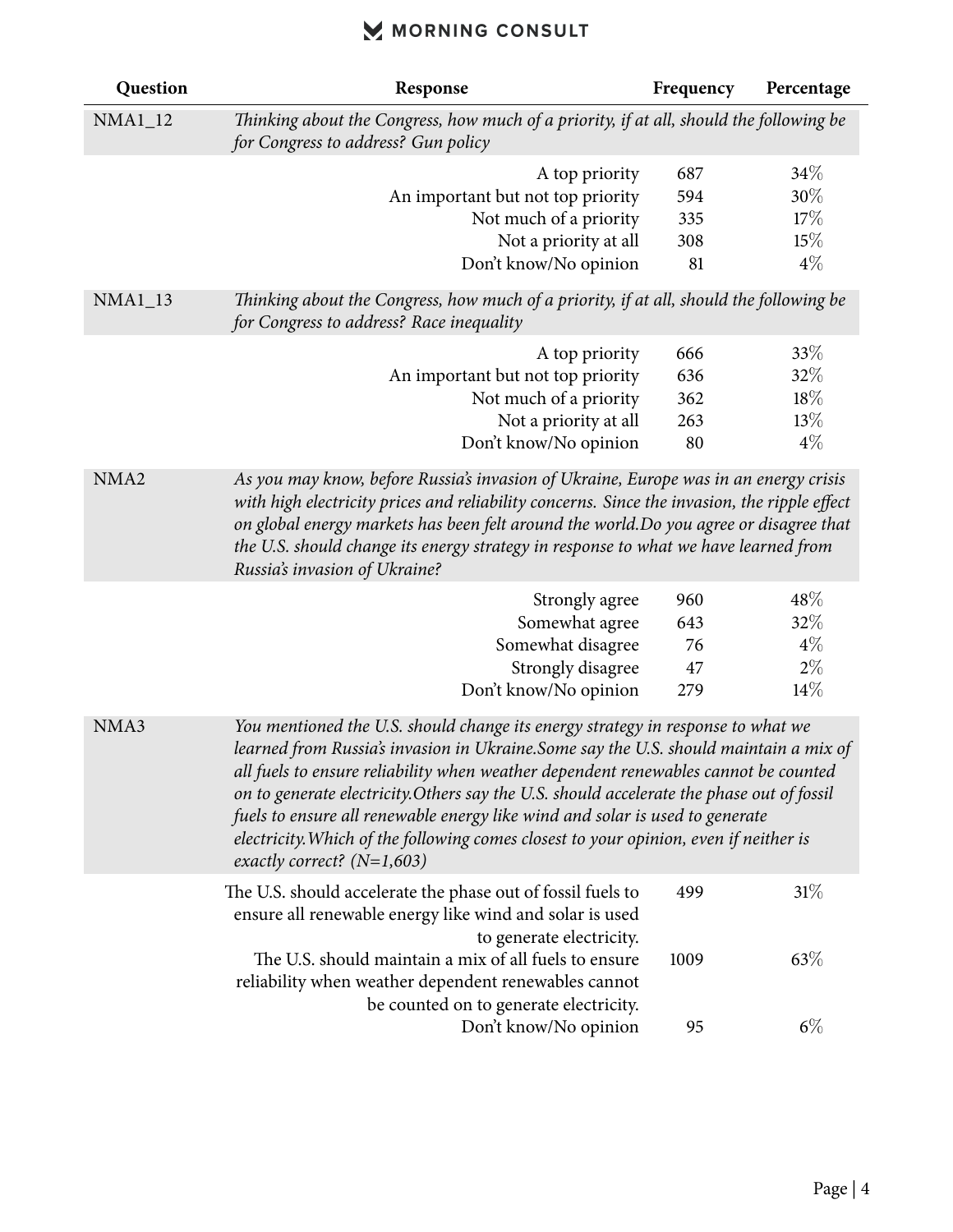| Question | Response                                                                                                                                                                                                                                                                                                                                                                                                                                                                                                                                                                                                                                                                                                | Frequency                      | Percentage                             |
|----------|---------------------------------------------------------------------------------------------------------------------------------------------------------------------------------------------------------------------------------------------------------------------------------------------------------------------------------------------------------------------------------------------------------------------------------------------------------------------------------------------------------------------------------------------------------------------------------------------------------------------------------------------------------------------------------------------------------|--------------------------------|----------------------------------------|
| NMA4     | As you may know, Russia is a major producer of mined materials such as uranium,<br>nickel, and more. As a result of Russia's invasion of Ukraine, prices for a range of<br>metals and minerals have increased significantly. Do you support or oppose more<br>domestic (U.S.-based) mining projects to secure our supply chains with<br>mined-in-America materials?                                                                                                                                                                                                                                                                                                                                     |                                |                                        |
|          | Strongly support<br>Somewhat support<br>Somewhat oppose<br>Strongly oppose<br>Don't know/No opinion                                                                                                                                                                                                                                                                                                                                                                                                                                                                                                                                                                                                     | 821<br>656<br>151<br>59<br>319 | 41%<br>33%<br>$8\%$<br>$3\%$<br>16%    |
| $NMA5_1$ | Do the following statements make you more likely to support or more likely to oppose<br>responsible minerals mining in the U.S.? The U.S. is currently 100 percent reliant on<br>other countries like China and Russia for 17 mineral commodities and more than 50<br>percent import reliant for another 30 minerals, despite the fact that we could be<br>mining many of these same minerals here at home. Considering the threat posed by<br>geopolitical rivals controlling essential mineral supply chains, the U.S. should<br>recommit to producing and processing these minerals at home, building secure,<br>domestic supply chains and reducing its reliance on geopolitical rivals like China. |                                |                                        |
|          | Much more likely to support<br>Somewhat more likely to support<br>Somewhat more likely to oppose<br>Much more likely to oppose<br>Don't know/No opinion                                                                                                                                                                                                                                                                                                                                                                                                                                                                                                                                                 | 938<br>586<br>123<br>74<br>284 | 47%<br>29%<br>$6\%$<br>$4\%$<br>$14\%$ |
| $NMA5_2$ | Do the following statements make you more likely to support or more likely to oppose<br>responsible minerals mining in the U.S.? President Biden is pursuing a 'Made in<br>America' agenda aimed at rebuilding the nation's manufacturing sector and bringing<br>critical industries and jobs home from overseas, but many of these industries still rely<br>on imported raw materials for the goods they make. As part of this focus on economic<br>recovery and growth, the U.S. should ensure that the minerals that feed our nation's<br>supply chains – such as copper or lithium for electric vehicles – are also sourced from<br>the U.S.                                                        |                                |                                        |
|          | Much more likely to support<br>Somewhat more likely to support<br>Somewhat more likely to oppose<br>Much more likely to oppose                                                                                                                                                                                                                                                                                                                                                                                                                                                                                                                                                                          | 813<br>692<br>146<br>98        | 41%<br>35%<br>$7\%$<br>$5\%$           |

Don't know/No opinion 257 13 $\%$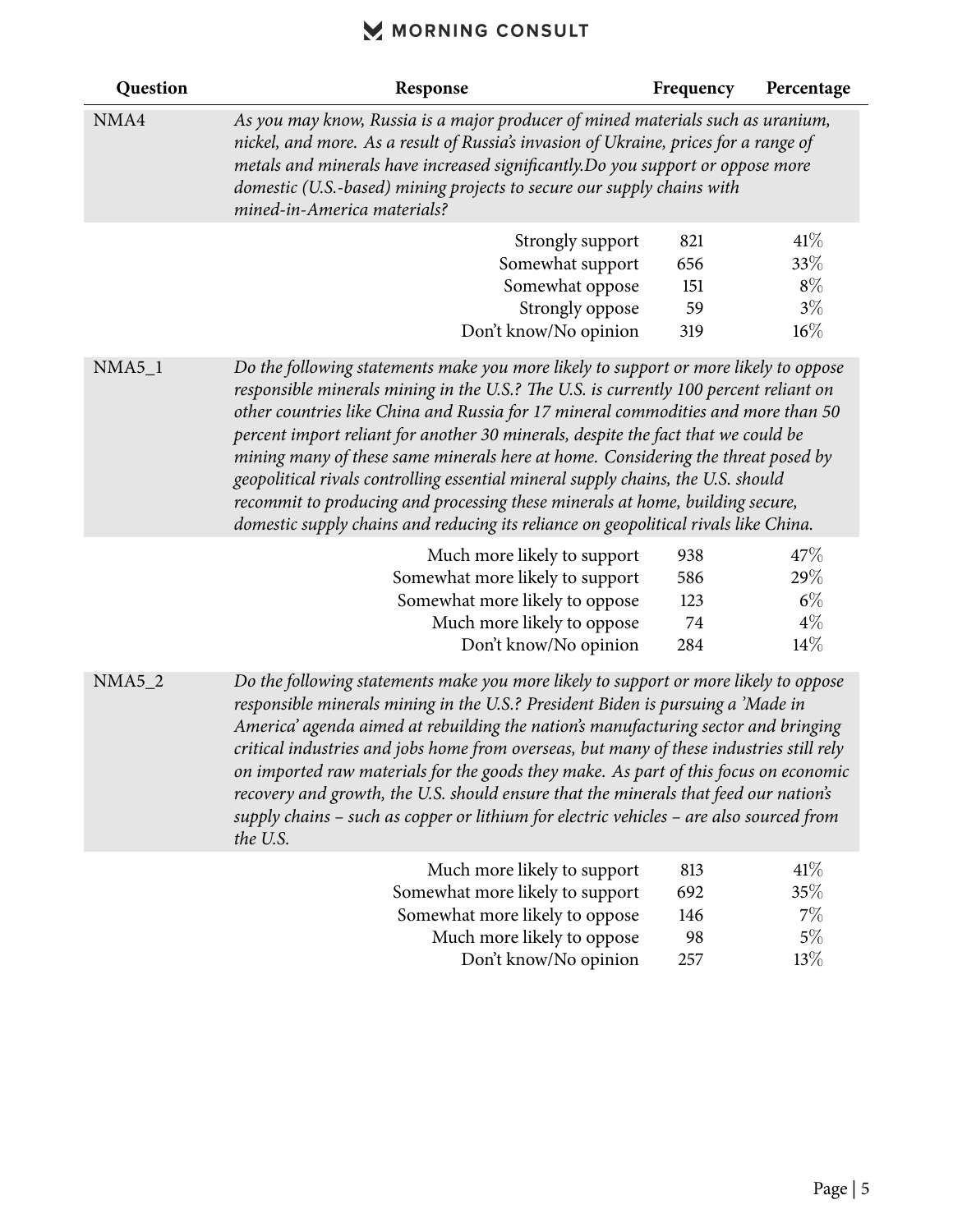| Question      | Response                                                                                                                                                                                                                                                                                                                                                                                                                                                                                                                                                                                                                                                                                                                                                                                         | Frequency                      | Percentage                              |
|---------------|--------------------------------------------------------------------------------------------------------------------------------------------------------------------------------------------------------------------------------------------------------------------------------------------------------------------------------------------------------------------------------------------------------------------------------------------------------------------------------------------------------------------------------------------------------------------------------------------------------------------------------------------------------------------------------------------------------------------------------------------------------------------------------------------------|--------------------------------|-----------------------------------------|
| <b>NMA5_3</b> | Do the following statements make you more likely to support or more likely to oppose<br>responsible minerals mining in the U.S.? With insufficient supplies of key minerals like<br>lithium, cobalt and nickel on the horizon, many are predicting that the 2020s will see<br>a severe battery shortage with automakers unable to fulfill up to 35 million EV orders<br>by 2030 because there will be no batteries to propel them. The U.S. should make<br>domestic mining of the minerals needed for electrification a priority.                                                                                                                                                                                                                                                                |                                |                                         |
|               | Much more likely to support<br>Somewhat more likely to support<br>Somewhat more likely to oppose<br>Much more likely to oppose<br>Don't know/No opinion                                                                                                                                                                                                                                                                                                                                                                                                                                                                                                                                                                                                                                          | 710<br>681<br>196<br>83<br>335 | 35%<br>34\%<br>$10\%$<br>$4\%$<br>17%   |
| $NMA5_4$      | Do the following statements make you more likely to support or more likely to oppose<br>responsible minerals mining in the U.S.? China dominates key mineral supply chains<br>essential to U.S. national security. Recently, China suggested it might restrict supply of<br>key minerals used in advanced defense technologies, such as the F-35 aircraft, to see if<br>it could disrupt U.S. production. These minerals could be produced in the U.S.<br>Considering the threat posed by China's control of essential mineral supply chains, the<br>U.S. should recommit to producing and processing these minerals at home, building<br>secure, domestic supply chains and reducing its reliance on geopolitical rivals like<br>China.                                                         |                                |                                         |
|               | Much more likely to support<br>Somewhat more likely to support<br>Somewhat more likely to oppose<br>Much more likely to oppose<br>Don't know/No opinion                                                                                                                                                                                                                                                                                                                                                                                                                                                                                                                                                                                                                                          | 850<br>595<br>168<br>95<br>297 | 42\%<br>$30\%$<br>$8\%$<br>$5\%$<br>15% |
| <b>NMA5_5</b> | Do the following statements make you more likely to support or more likely to oppose<br>responsible minerals mining in the U.S.? The World Bank estimates that the<br>production of minerals, such as graphite, lithium and cobalt, could increase by nearly<br>500% by 2050, to meet the growing demand for advanced energy technologies. Many<br>of the minerals that will be required to fuel the world's future technologies are sourced<br>from America's geopolitical rivals or countries with far fewer environmental<br>restrictions than exist in America. U.S. policy should support the responsible sourcing<br>of these minerals in the U.S., home to some of the strictest environmental regulations<br>in the world, rather than yielding our supply chains to competitors abroad. |                                |                                         |
|               | Much more likely to support<br>Somewhat more likely to support<br>Somewhat more likely to oppose<br>Much more likely to oppose<br>Don't know/No opinion                                                                                                                                                                                                                                                                                                                                                                                                                                                                                                                                                                                                                                          | 695<br>724<br>168<br>49<br>369 | 35%<br>36%<br>$8\%$<br>$2\%$<br>$18\%$  |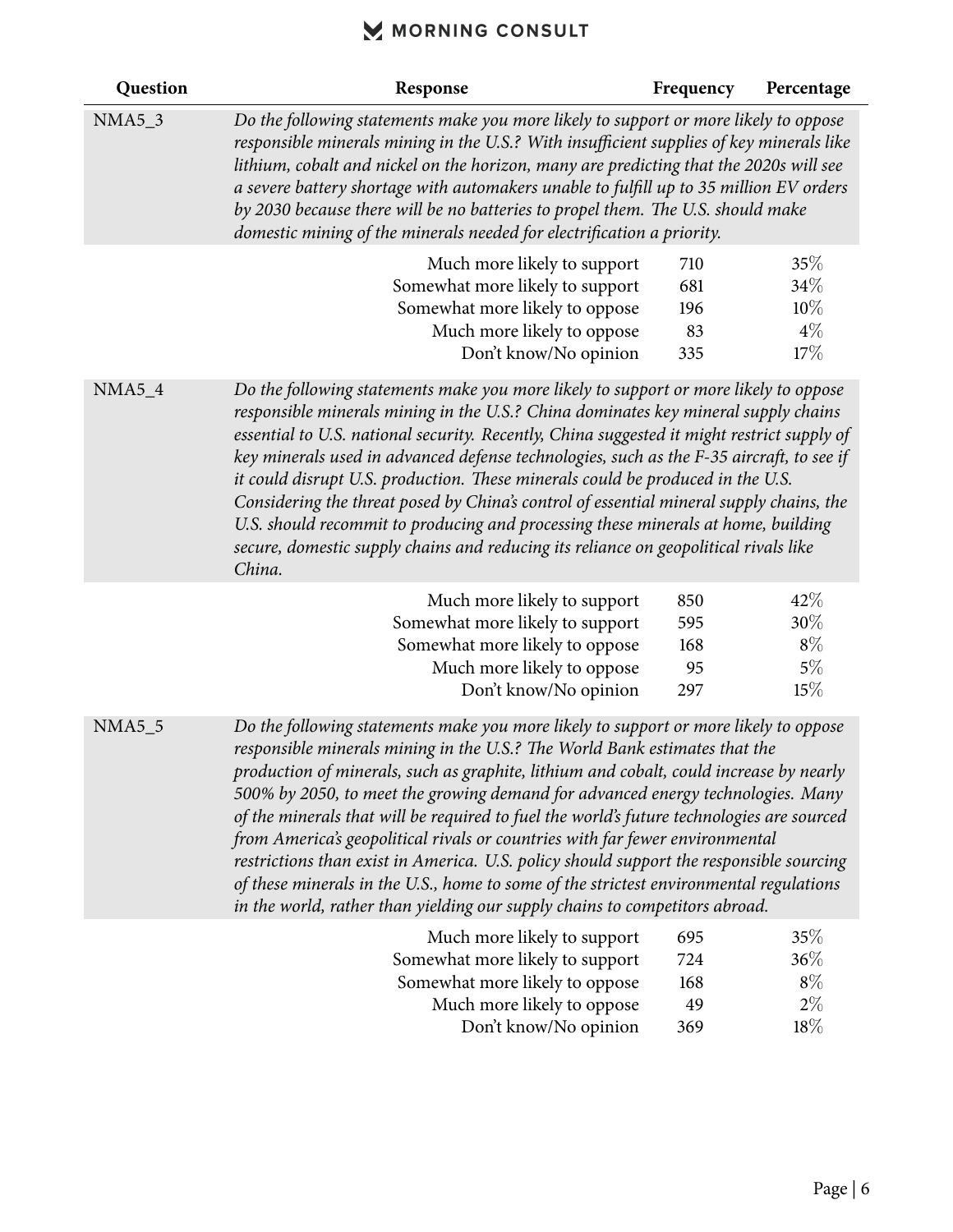| Question      | Response                                                                                                                                                                                                                                                                                                                                                                                                                                                                                                                                                                                                                                                                                                                                                                                   | Frequency                       | Percentage                            |
|---------------|--------------------------------------------------------------------------------------------------------------------------------------------------------------------------------------------------------------------------------------------------------------------------------------------------------------------------------------------------------------------------------------------------------------------------------------------------------------------------------------------------------------------------------------------------------------------------------------------------------------------------------------------------------------------------------------------------------------------------------------------------------------------------------------------|---------------------------------|---------------------------------------|
| $NMA6_1$      | Do the following statements make you more likely to support or more likely to oppose<br>responsible coal mining in the U.S.? Our grid is in transition but the energy crisis in<br>Europe and reliability concerns across the U.S. have shown the limits of today's<br>intermittent fuel technologies. We still require on-demand power from fuels like<br>natural gas, coal and nuclear, which can be dispatched when needed, to supplement<br>weather-dependent sources of electricity, and fuel diversity so that disruptions in the<br>availability of or price hikes in any one fuel can be balanced by another. Our energy<br>transition should proceed with caution and allow for the reliability and affordability<br>assurances that come with an all-of-the-above fuel strategy. |                                 |                                       |
|               | Much more likely to support<br>Somewhat more likely to support<br>Somewhat more likely to oppose<br>Much more likely to oppose<br>Don't know/No opinion                                                                                                                                                                                                                                                                                                                                                                                                                                                                                                                                                                                                                                    | 642<br>761<br>178<br>87<br>338  | 32%<br>38%<br>$9\%$<br>$4\%$<br>17%   |
| <b>NMA6_2</b> | Do the following statements make you more likely to support or more likely to oppose<br>responsible coal mining in the U.S.? Coal remains the world's leading fuel for<br>electricity generation. Meeting global emissions targets will require significant<br>momentum in commercially viable advanced coal technologies and carbon capture,<br>utilization and storage (CCUS). As policymakers consider investments in energy<br>innovation and deployment of advanced technologies as part of the nation's economic<br>recovery, U.S. leadership in advancing CCUS and other essential coal technologies<br>must be a priority.                                                                                                                                                         |                                 |                                       |
|               | Much more likely to support<br>Somewhat more likely to support<br>Somewhat more likely to oppose<br>Much more likely to oppose<br>Don't know/No opinion                                                                                                                                                                                                                                                                                                                                                                                                                                                                                                                                                                                                                                    | 573<br>683<br>255<br>115<br>379 | 29%<br>34\%<br>13%<br>$6\%$<br>19%    |
| NMA6_3        | Do the following statements make you more likely to support or more likely to oppose<br>responsible coal mining in the U.S.? Americans are concerned about electricity<br>affordability yet policymakers continue to pursue aggressive changes to the grid that<br>are raising consumer rates. While the cost of electricity from intermittent sources of<br>power is falling, the system costs of integrating these intermittent sources of energy is<br>rising and those costs are passed onto the consumer. Before retiring well-operating<br>power plants, utilities should consider the impact of the transition to renewables on<br>their customers.                                                                                                                                 |                                 |                                       |
|               | Much more likely to support<br>Somewhat more likely to support<br>Somewhat more likely to oppose<br>Much more likely to oppose<br>Don't know/No opinion                                                                                                                                                                                                                                                                                                                                                                                                                                                                                                                                                                                                                                    | 690<br>665<br>214<br>113<br>324 | 34\%<br>33%<br>11%<br>$6\%$<br>$16\%$ |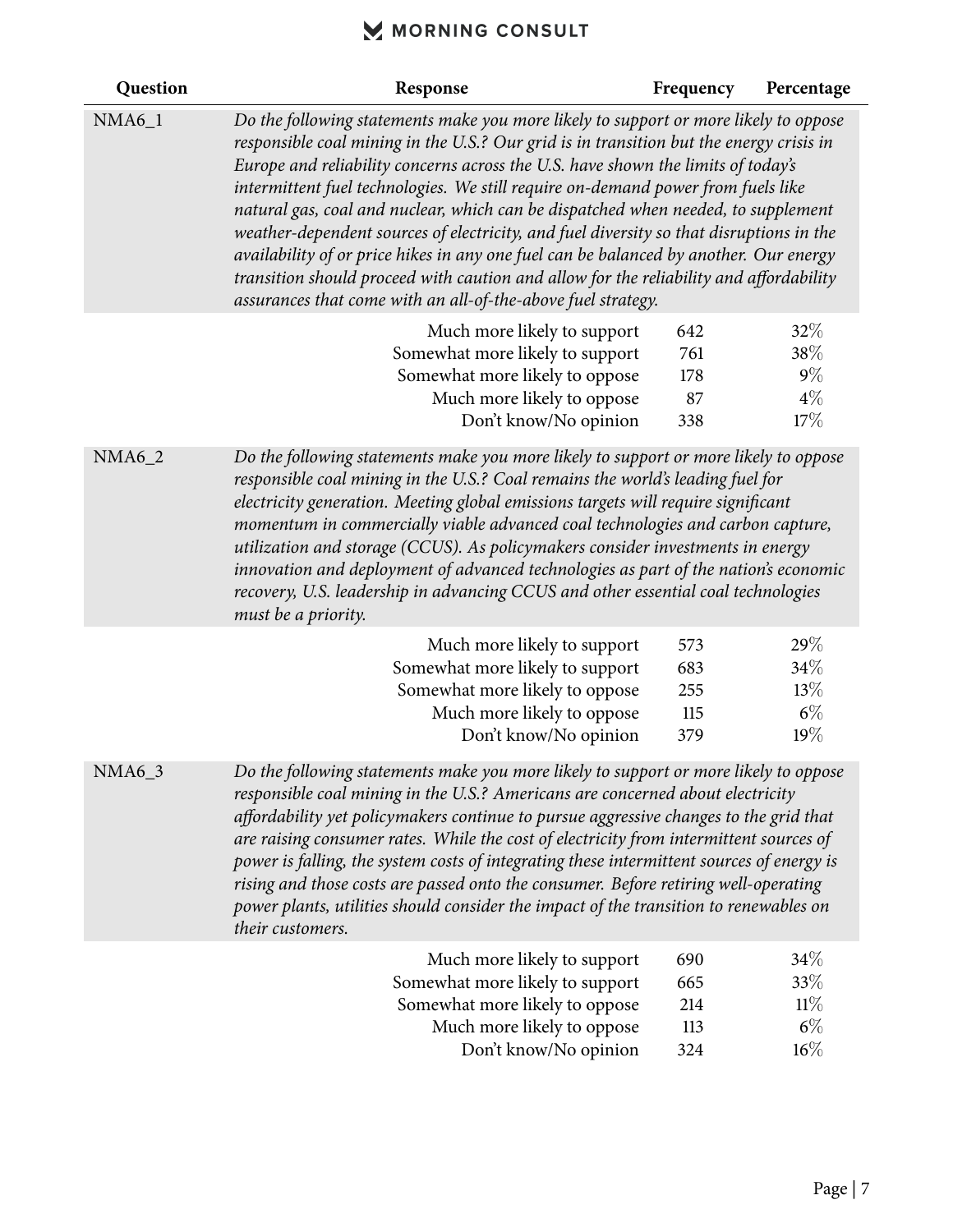| Question | Response                                                                                                                                                                                                                                                                                                                                                                                                                                                                                                                                                                                                                                                                                             | Frequency | Percentage |
|----------|------------------------------------------------------------------------------------------------------------------------------------------------------------------------------------------------------------------------------------------------------------------------------------------------------------------------------------------------------------------------------------------------------------------------------------------------------------------------------------------------------------------------------------------------------------------------------------------------------------------------------------------------------------------------------------------------------|-----------|------------|
| NMA6 4   | Do the following statements make you more likely to support or more likely to oppose<br>responsible coal mining in the U.S.? Together with iron ore, coal is indispensable in<br>the production of steel. As countries around the world look to large-scale<br>infrastructure projects to aid in their post-pandemic economic recovery plans - from<br>new bridges or dams to renewable energy systems and subways - the world needs<br>steel, and metallurgical coal to produce it. The U.S. should support policies to ensure<br>global needs are met with supplies from the U.S., where the raw materials required for<br>steel are mined under the strictest environmental and safety standards. |           |            |
|          | Much more likely to support                                                                                                                                                                                                                                                                                                                                                                                                                                                                                                                                                                                                                                                                          | 620       | 31%        |
|          | Somewhat more likely to support                                                                                                                                                                                                                                                                                                                                                                                                                                                                                                                                                                                                                                                                      | 718       | $36\%$     |
|          | 221                                                                                                                                                                                                                                                                                                                                                                                                                                                                                                                                                                                                                                                                                                  | 11%       |            |
|          | Much more likely to oppose                                                                                                                                                                                                                                                                                                                                                                                                                                                                                                                                                                                                                                                                           | 83        | $4\%$      |
|          | Don't know/No opinion                                                                                                                                                                                                                                                                                                                                                                                                                                                                                                                                                                                                                                                                                | 363       | $18\%$     |

*Note:* Group proportions may total to larger than one-hundred percent due to rounding. All statistics are calculated for registered voters with demographic post-stratification weights applied.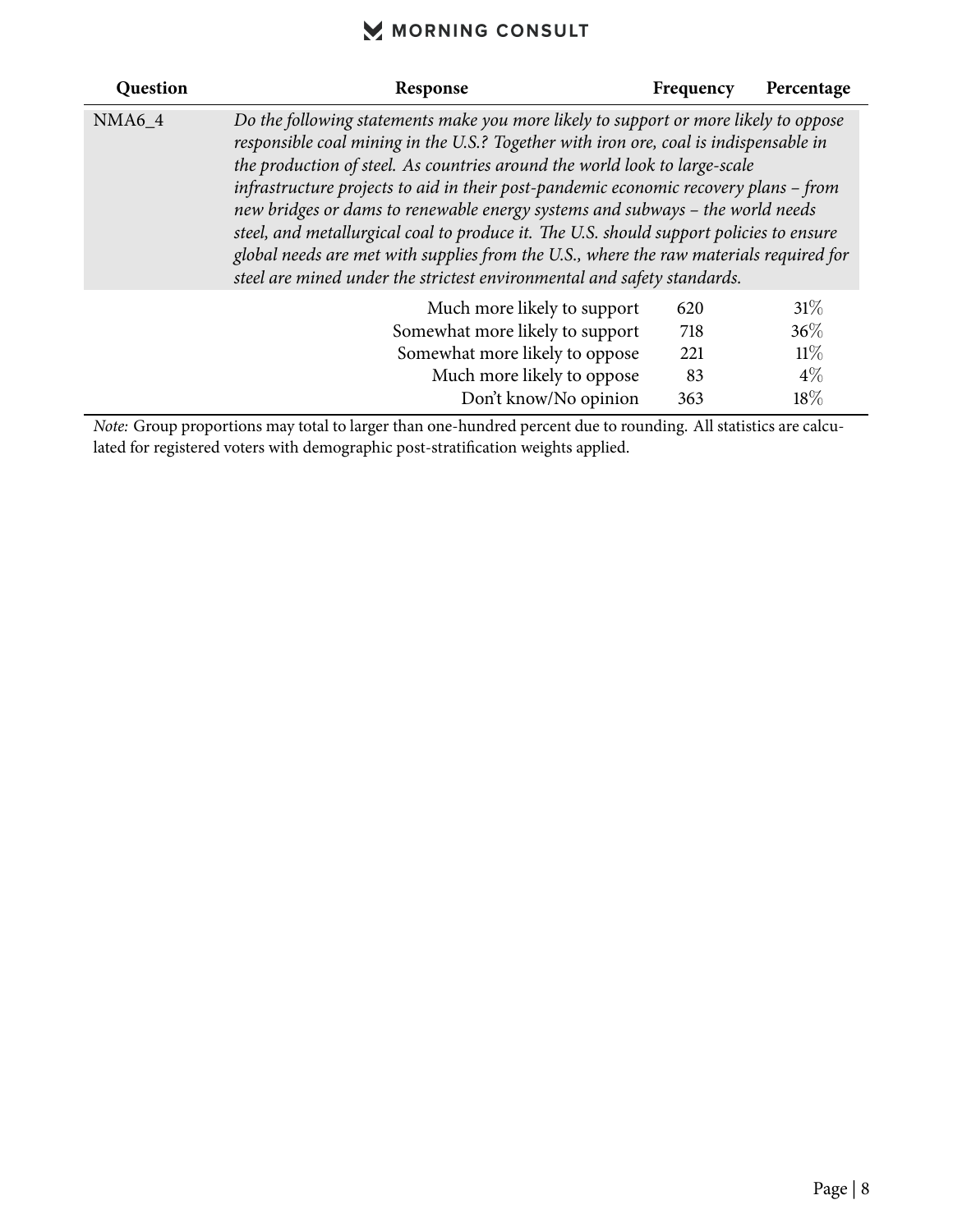# **Respondent Demographics Summary**

| Demographic      | Group                                                                                                                                                            | Frequency                                      | Percentage                             |
|------------------|------------------------------------------------------------------------------------------------------------------------------------------------------------------|------------------------------------------------|----------------------------------------|
| xdemAll          | <b>Registered Voters</b>                                                                                                                                         | 2005                                           | 100%                                   |
| xdemGender       | Gender: Male<br>Gender: Female<br>$\overline{N}$                                                                                                                 | 945<br>1060<br>2005                            | 47\%<br>53%                            |
| age              | Age: 18-34<br>Age: 35-44<br>Age: 45-64<br>Age: 65+<br>$\boldsymbol{N}$                                                                                           | 516<br>308<br>682<br>499<br>2005               | 26%<br>15%<br>34%<br>25%               |
| demAgeGeneration | GenZers: 1997-2012<br>Millennials: 1981-1996<br>GenXers: 1965-1980<br>Baby Boomers: 1946-1964<br>$\boldsymbol{N}$                                                | 211<br>511<br>506<br>714<br>1941               | $11\%$<br>25%<br>25%<br>36%            |
| xpid3            | PID: Dem (no lean)<br>PID: Ind (no lean)<br>PID: Rep (no lean)<br>$\overline{N}$                                                                                 | 728<br>573<br>704<br>2005                      | 36%<br>29%<br>35%                      |
| xpidGender       | PID/Gender: Dem Men<br>PID/Gender: Dem Women<br>PID/Gender: Ind Men<br>PID/Gender: Ind Women<br>PID/Gender: Rep Men<br>PID/Gender: Rep Women<br>$\boldsymbol{N}$ | 341<br>387<br>296<br>277<br>308<br>396<br>2005 | 17%<br>19%<br>15%<br>14%<br>15%<br>20% |
| xdemIdeo3        | Ideo: Liberal (1-3)<br>Ideo: Moderate (4)<br>Ideo: Conservative (5-7)<br>$\boldsymbol{N}$                                                                        | 570<br>593<br>725<br>1889                      | $28\%$<br>$30\%$<br>36%                |
| xeduc3           | Educ: < College<br>Educ: Bachelors degree<br>Educ: Post-grad<br>$\boldsymbol{N}$                                                                                 | 1211<br>503<br>291<br>2005                     | $60\%$<br>25%<br>15%                   |

#### **Summary Statistics of Survey Respondent Demographics**

Continued on next page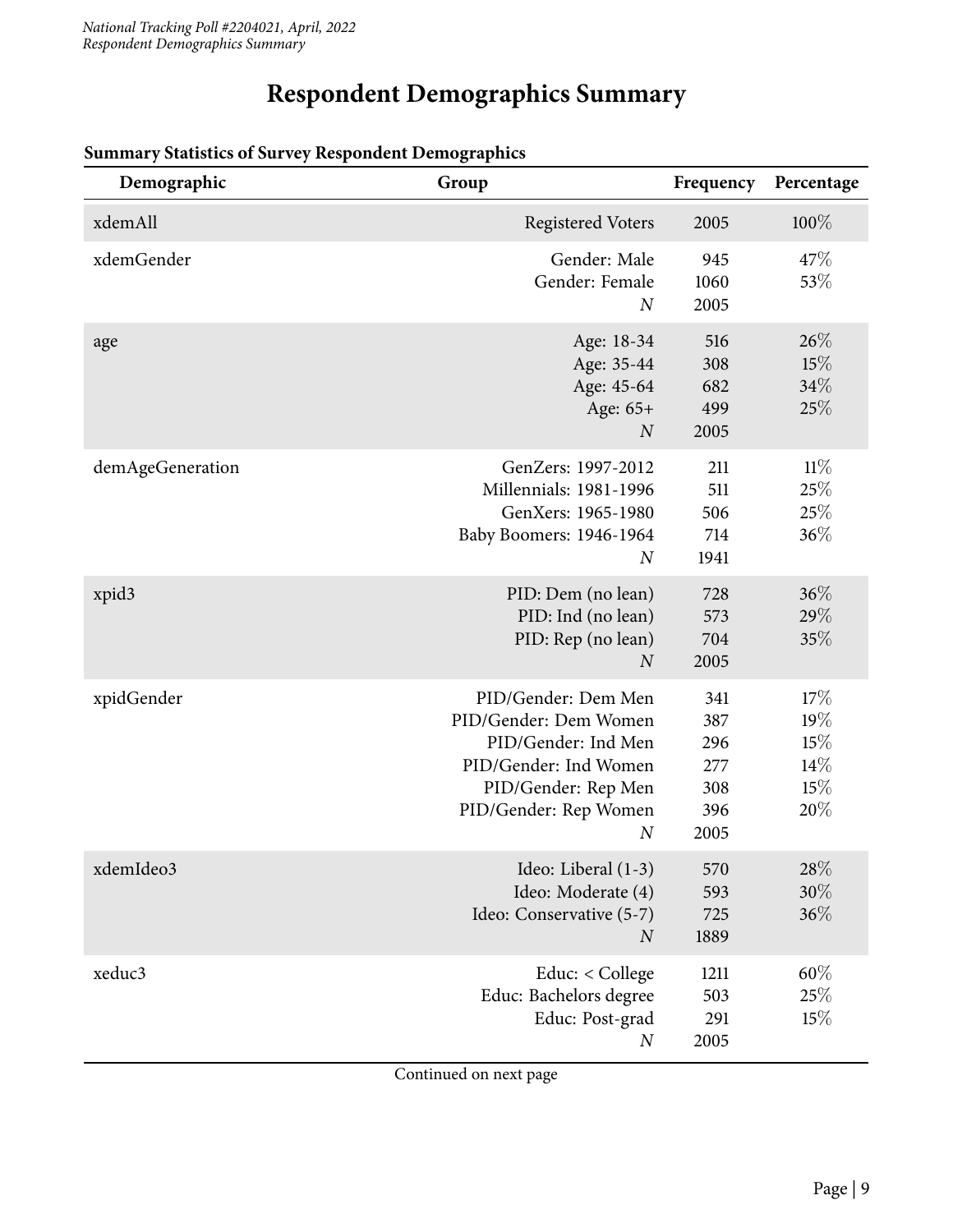| Demographic    | Group                                                                                                                                                                                                     | Frequency                                                   | Percentage                                                          |
|----------------|-----------------------------------------------------------------------------------------------------------------------------------------------------------------------------------------------------------|-------------------------------------------------------------|---------------------------------------------------------------------|
| xdemInc3       | Income: Under 50k<br>Income: 50k-100k<br>Income: 100k+<br>$\boldsymbol{N}$                                                                                                                                | 872<br>710<br>423<br>2005                                   | 43%<br>35%<br>21%                                                   |
| xdemWhite      | Ethnicity: White                                                                                                                                                                                          | 1542                                                        | 77\%                                                                |
| xdemHispBin    | Ethnicity: Hispanic                                                                                                                                                                                       | 223                                                         | 11%                                                                 |
| demBlackBin    | Ethnicity: Black                                                                                                                                                                                          | 251                                                         | 13%                                                                 |
| demRaceOther   | Ethnicity: Other                                                                                                                                                                                          | 212                                                         | 11%                                                                 |
| xdemReligion   | All Christian<br>All Non-Christian<br>Atheist<br>Agnostic/Nothing in particular<br>Something Else<br>$\boldsymbol{N}$                                                                                     | 1007<br>83<br>94<br>487<br>333<br>2005                      | 50%<br>$4\%$<br>$5\%$<br>24%<br>17%                                 |
| xdemReligOther | Religious Non-Protestant/Catholic                                                                                                                                                                         | 128                                                         | $6\%$                                                               |
| xdemEvang      | Evangelical<br>Non-Evangelical<br>$\boldsymbol{N}$                                                                                                                                                        | 524<br>753<br>1277                                          | 26\%<br>38%                                                         |
| xdemUsr        | Community: Urban<br>Community: Suburban<br>Community: Rural<br>$\boldsymbol{N}$                                                                                                                           | 466<br>1023<br>516<br>2005                                  | 23%<br>51%<br>26%                                                   |
| xdemEmploy     | <b>Employ: Private Sector</b><br><b>Employ: Government</b><br>Employ: Self-Employed<br>Employ: Homemaker<br>Employ: Student<br>Employ: Retired<br>Employ: Unemployed<br>Employ: Other<br>$\boldsymbol{N}$ | 677<br>123<br>186<br>169<br>62<br>525<br>158<br>104<br>2005 | 34%<br>$6\%$<br>$9\%$<br>$8\%$<br>$3\%$<br>$26\%$<br>$8\%$<br>$5\%$ |
| xdemMilHH1     | Military HH: Yes<br>Military HH: No<br>$\boldsymbol{N}$                                                                                                                                                   | 350<br>1655<br>2005                                         | 17%<br>83%                                                          |

#### **Summary Statistics of Survey Respondent Demographics**

Continued on next page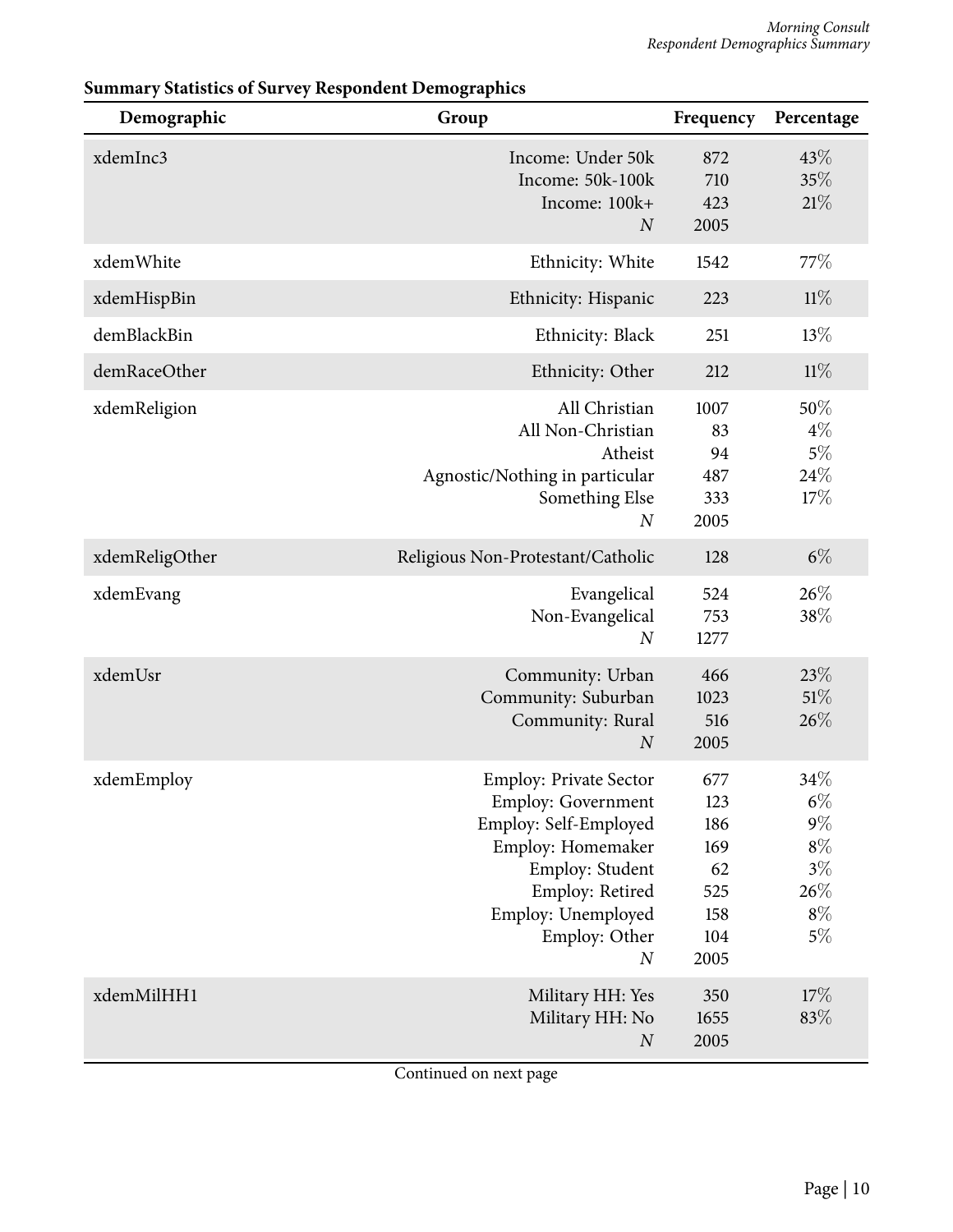| Demographic       | Group                                                                                                                                                                                                                  | Frequency                                                   | Percentage                                                   |
|-------------------|------------------------------------------------------------------------------------------------------------------------------------------------------------------------------------------------------------------------|-------------------------------------------------------------|--------------------------------------------------------------|
| xnrl              | RD/WT: Right Direction<br>RD/WT: Wrong Track<br>$_{N}$                                                                                                                                                                 | 669<br>1336<br>2005                                         | 33\%<br>67\%                                                 |
| xdemBidenApprove  | Biden Job Approve<br>Biden Job Disapprove<br>$\boldsymbol{N}$                                                                                                                                                          | 835<br>1117<br>1952                                         | 42%<br>56%                                                   |
| xdemBidenApprove2 | <b>Biden Job Strongly Approve</b><br>Biden Job Somewhat Approve<br>Biden Job Somewhat Disapprove<br><b>Biden Job Strongly Disapprove</b><br>$\boldsymbol{N}$                                                           | 368<br>467<br>328<br>789<br>1952                            | 18%<br>23\%<br>$16\%$<br>39%                                 |
| xdemBidenFav      | Favorable of Biden<br>Unfavorable of Biden<br>$\boldsymbol{N}$                                                                                                                                                         | 859<br>1097<br>1955                                         | 43\%<br>55%                                                  |
| xdemBidenFavFull  | Very Favorable of Biden<br>Somewhat Favorable of Biden<br>Somewhat Unfavorable of Biden<br>Very Unfavorable of Biden<br>$\boldsymbol{N}$                                                                               | 376<br>482<br>282<br>815<br>1955                            | 19%<br>24%<br>14%<br>41%                                     |
| xnr3              | #1 Issue: Economy<br>#1 Issue: Security<br>#1 Issue: Health Care<br>#1 Issue: Medicare / Social Security<br>#1 Issue: Women's Issues<br>#1 Issue: Education<br>#1 Issue: Energy<br>#1 Issue: Other<br>$\boldsymbol{N}$ | 821<br>312<br>226<br>197<br>116<br>76<br>147<br>109<br>2005 | 41%<br>16%<br>11%<br>10%<br>$6\%$<br>$4\%$<br>$7\%$<br>$5\%$ |
| xsubVote20O       | 2020 Vote: Joe Biden<br>2020 Vote: Donald Trump<br>2020 Vote: Other<br>2020 Vote: Didn't Vote<br>$\overline{N}$                                                                                                        | 949<br>867<br>36<br>153<br>2005                             | 47\%<br>43%<br>$2\%$<br>$8\%$                                |
| xsubVote18O       | 2018 House Vote: Democrat<br>2018 House Vote: Republican<br>2018 House Vote: Someone else<br>$\overline{N}$                                                                                                            | 725<br>714<br>53<br>1492                                    | 36%<br>36%<br>$3\%$                                          |

#### **Summary Statistics of Survey Respondent Demographics**

Continued on next page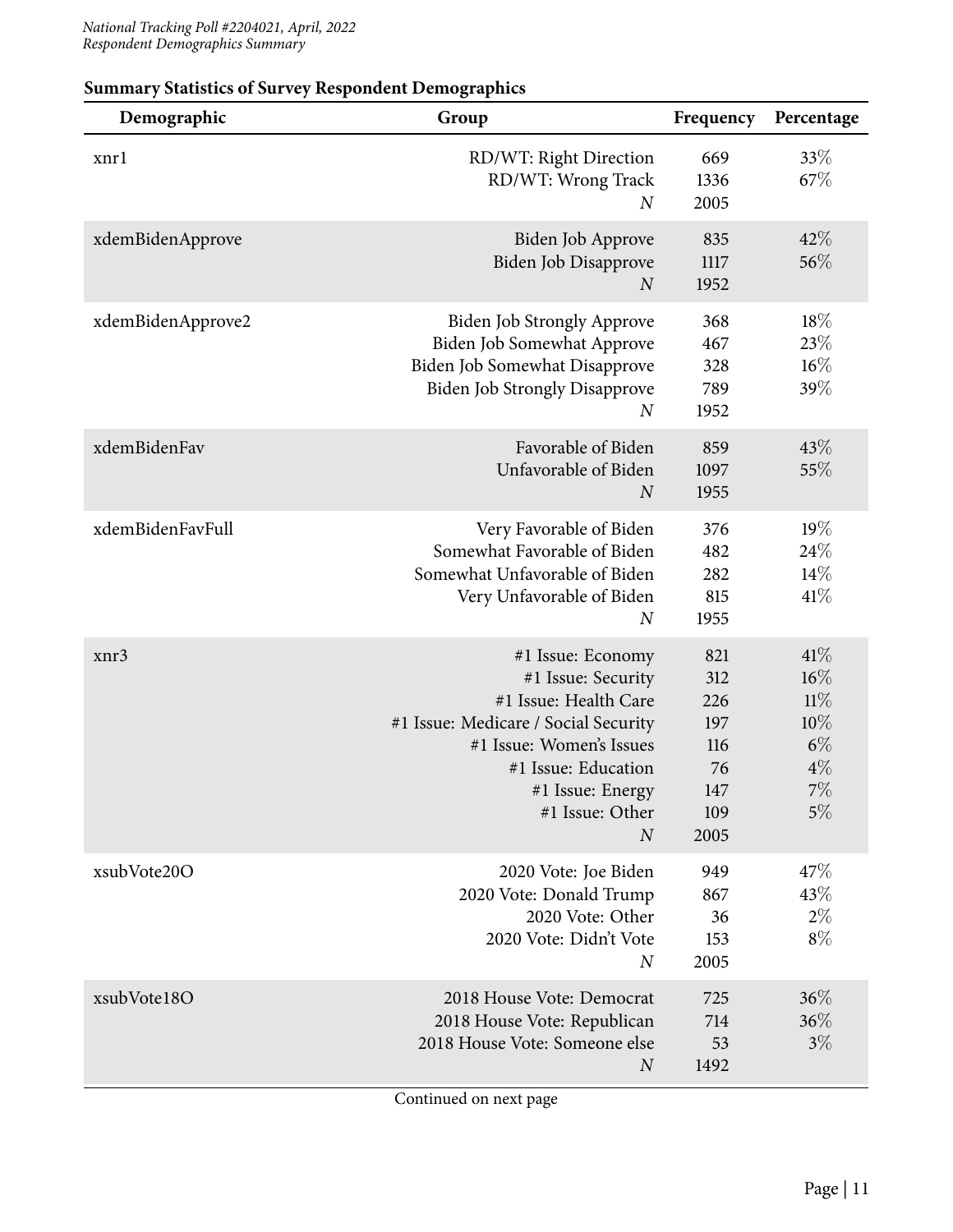| Demographic | Group                      | Frequency | Percentage |
|-------------|----------------------------|-----------|------------|
| xsubVote16O | 2016 Vote: Hillary Clinton | 654       | 33\%       |
|             | 2016 Vote: Donald Trump    | 747       | $37\%$     |
|             | 2016 Vote: Other           | 113       | $6\%$      |
|             | 2016 Vote: Didn't Vote     | 485       | 24\%       |
|             | $\overline{N}$             | 1999      |            |
| xsubVote14O | Voted in 2014: Yes         | 1324      | 66\%       |
|             | Voted in 2014: No          | 681       | 34\%       |
|             | $\overline{N}$             | 2005      |            |
| xreg4       | 4-Region: Northeast        | 354       | 18\%       |
|             | 4-Region: Midwest          | 446       | 22%        |
|             | 4-Region: South            | 748       | 37\%       |
|             | 4-Region: West             | 457       | 23\%       |
|             | $\boldsymbol{N}$           | 2005      |            |

#### **Summary Statistics of Survey Respondent Demographics**

*Note:* Group proportions may total to larger than one-hundred percent due to rounding. All statistics are calculated with demographic post-stratification weights applied.